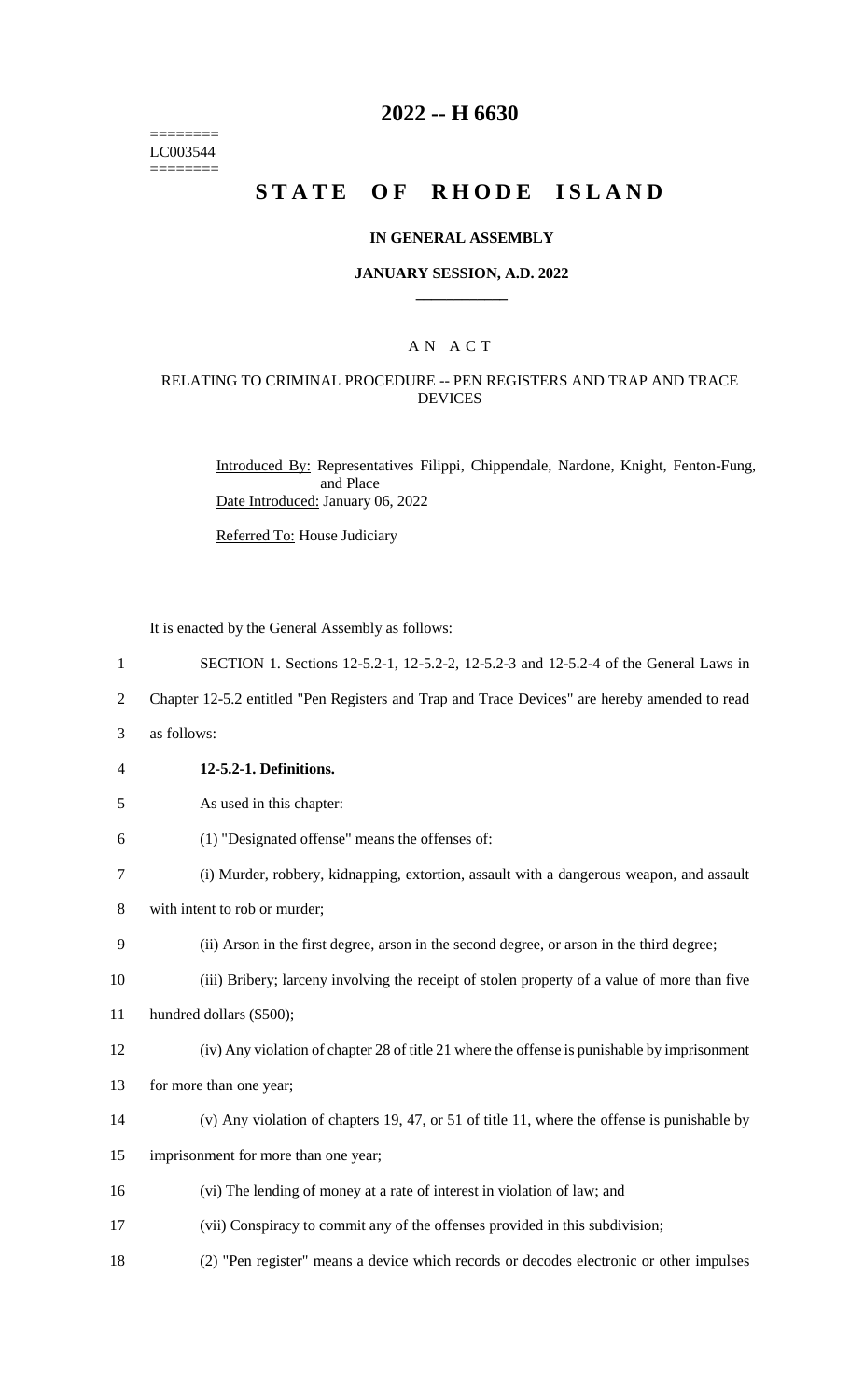which identify the numbers dialed or otherwise transmitted on the telephone line to which the device is attached, but does not include any device used by a provider or customer of a wire or electronic communication service for billing, or recording as an incident to billing, for communications services provided by the provider or any device used by a provider or customer of a wire communication service for cost accounting or other like purposes in the ordinary course of its business;

 (3) "Stingray" means any cell-site simulator device which forces nearby mobile phones and other cellular data devices to connect to it, or forces a temporary connection with cellular devices

for the purpose of downloading the IMSI, ESN, or other identifying data from each of the cellular

10 phones or cellular data devices which are forced to connect to the device.

11  $\left(\frac{3(4)}{1}\right)$  "Trap and trace device" means a device which captures the incoming electronic or other impulses which identify the originating number of an instrument or device from which a wire or electronic communication was transmitted;

- 
- 

14  $\left(\frac{4}{5}\right)$  "Wire communications" has the meaning set forth in § 12-5.1-1.

**12-5.2-2. Application for an order for a pen register or a trap and trace device**

**Application for an order for a pen register or a trap and trace device or a stingray.**

 (a)(1) The attorney general or an assistant attorney general designated by the attorney general may make application for an order or an extension of an order pursuant to the provisions of § 12-5.2-3 authorizing or approving the installation and use of a pen register or a trap and trace 20 device, or stingray under this chapter, in writing under oath or equivalent affirmation, to the presiding justice of the superior court or his or her designee in order to obtain information regarding a designated offense.

 (2) Any law enforcement officer set forth in § 12-5-3 may make application for an order or an extension of an order under § 12-5.2-3 authorizing or approving the installation and use of a pen 25 register, or a trap and trace device, or stingray under this chapter, in writing under oath or equivalent affirmation to the presiding justice of the superior court or his or her designee.

(b) An application pursuant to subsection (a) of this section shall include:

 (1) The identity of the attorney general, assistant attorney general, or the law enforcement officer making the application and the identity of the law enforcement agency conducting the investigation; and

 (2) A certification by the applicant that the information likely to be obtained is relevant and necessary to an ongoing criminal investigation, that other investigative procedures have been or are being initiated or conducted, and that the request for the issuance of the pen register and/or trap and 34 trace device, or stingray is necessary to further an ongoing criminal investigation being conducted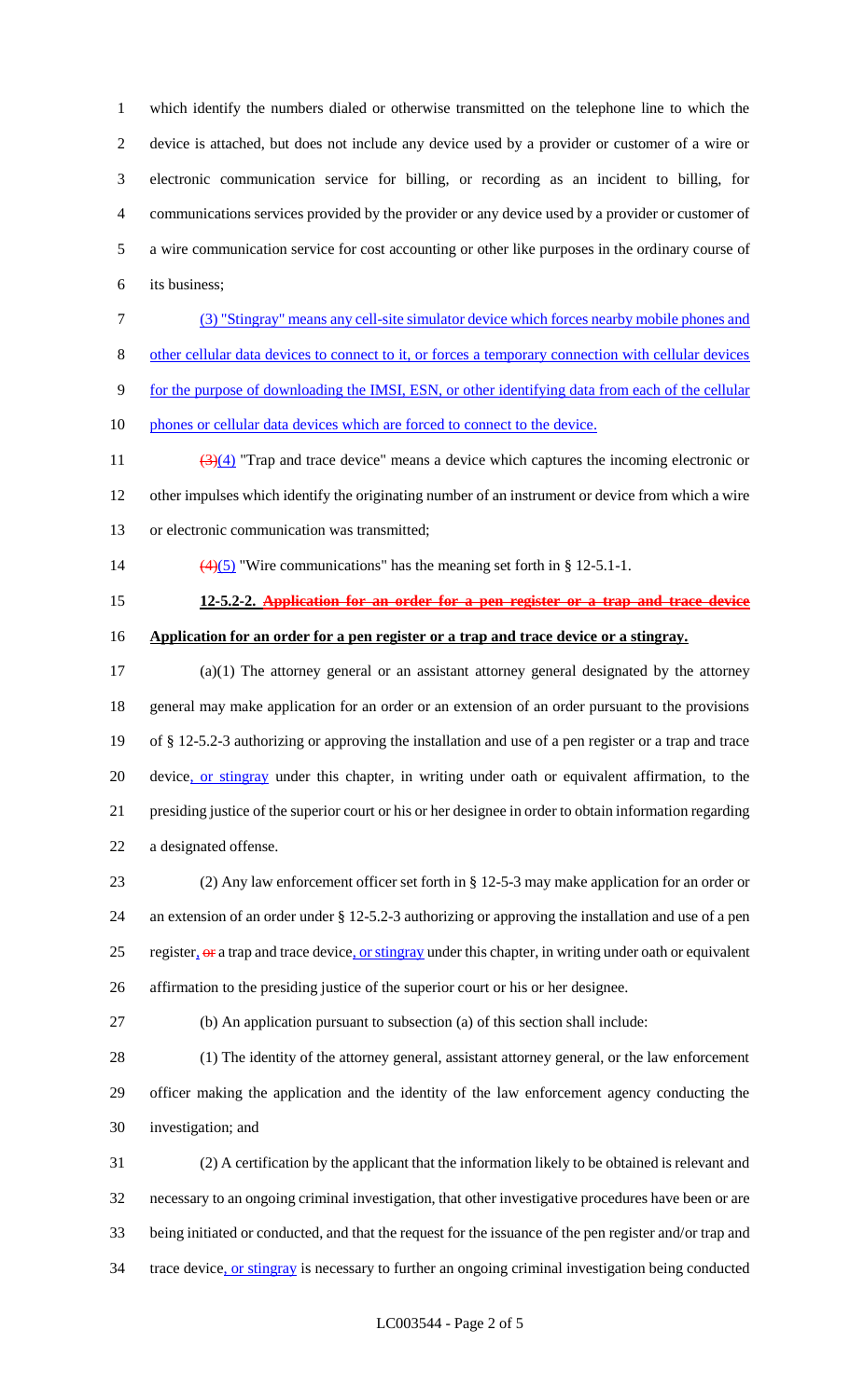1 by that agency.

 **12-5.2-3. Issuance of an order for a pen register or a trap and trace device.** (a)(1) Upon an application made pursuant to § 12-5.2-2, the court shall enter an ex parte 4 order authorizing the installation and use of a pen register,  $\Theta$  a trap and trace device, or 5 stingray if the court is reasonably satisfied that the information likely to be obtained by the installation and use is relevant and necessary to further an ongoing criminal investigation and that 7 use of a pen register,  $\Theta$  trap and trace device, or stingray is the least intrusive way to obtain the information sought. (2) An order issued under this section shall specify: (i) The identity, if known, of the person to whom is leased or in whose name is listed the 11 telephone line to which the pen register,  $\theta$  trap and trace device, or stingray is to be attached; (ii) The identity of the person who is the subject of the criminal investigation; (iii) The number and physical location of the telephone line to which the pen register or 14 trap and trace device is to be attached and, in the case  $\frac{1}{2}$  if a trap and trace device, the geographic 15 limits of the trap and trace device, order or stingray; (iv) A statement of the offense to which the information likely to be obtained by the pen 17 register,  $\Theta$  er trap and trace device, or stingray is relevant; and (v) Shall direct, upon the request of the applicant, the furnishing of information, facilities, 19 and technical assistance necessary to accomplish the installation of the pen register,  $\theta$  trap and 20 trace device, or stingray under § 12-5.2-4. (b) An order issued pursuant to this section shall authorize the installation and use of a pen 22 register,  $\theta$  a trap and trace device, or stingray for a period not to exceed sixty (60) days. (c) Extensions of the order may be granted only upon an application for an order pursuant to § 12-5.2-2, and upon the judicial finding required by subdivision (a)(1) of this section. The period of extension shall be a period not to exceed sixty (60) days. 26 (d) An order authorizing or approving the installation and use of a pen register,  $\theta$  a trap 27 and trace device, or stingray shall direct that: (1) The order is sealed until otherwise ordered by the court; and 29 (2) The person owning or leasing the line to which the pen register,  $\Theta$  a trap and trace device, or a stingray is attached, or who has been ordered by the court to provide assistance to the applicant, not disclose the existence of the pen register or trap and trace device or the existence of the investigation to the listed subscriber, or to any other person, unless or until otherwise ordered by the court. **12-5.2-4. Assistance in installation and use of pen register or a trap and trace device**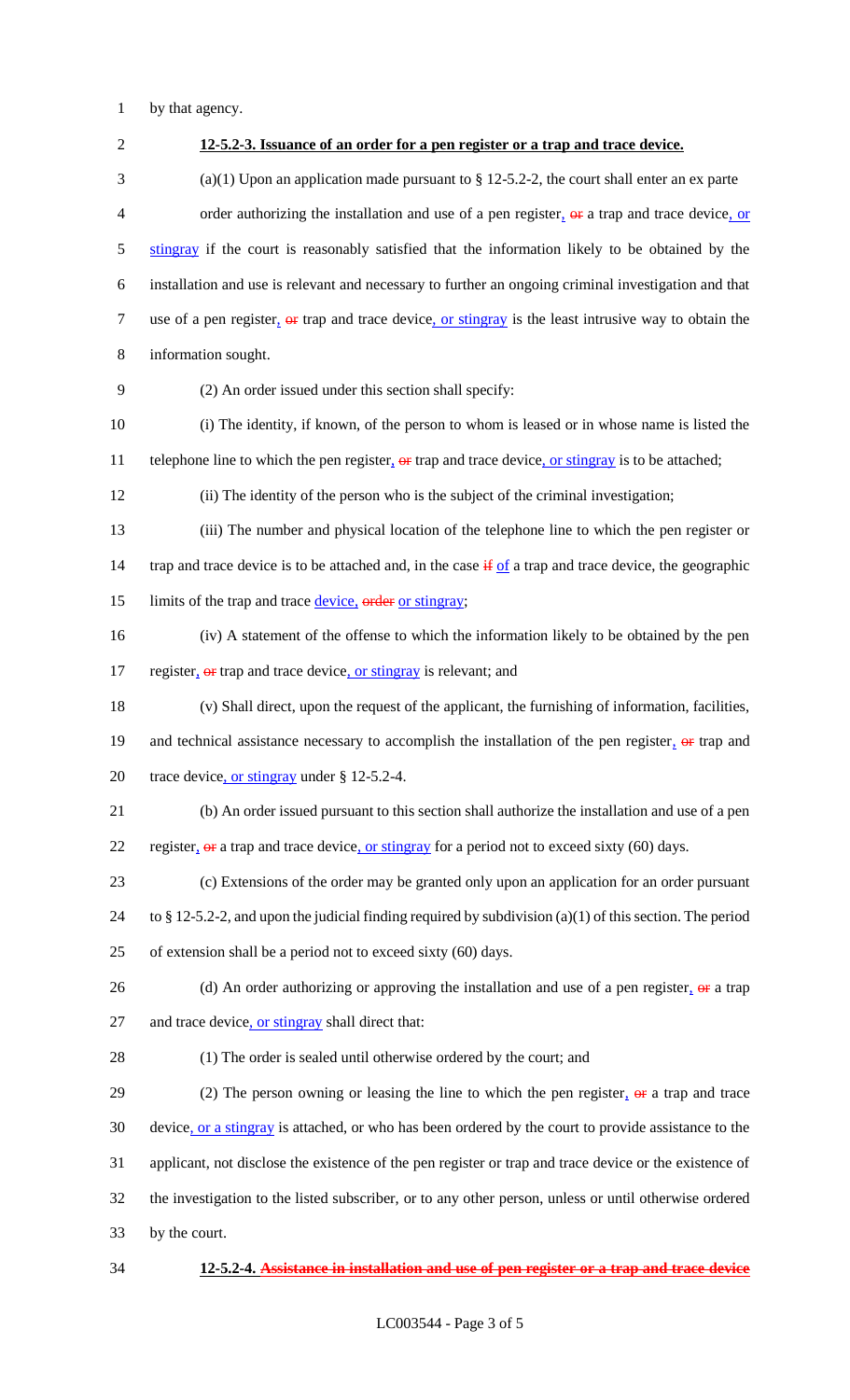## **Assistance in installation and use of pen register, a trap and trace device or a stingray.**

 (a) Upon the request of the attorney general, assistant attorney general, or law enforcement officer authorized to install and use a pen register or a stingray under this chapter, a provider of wire communication service shall immediately furnish the attorney general, assistant attorney general, or law enforcement officer all information, facilities, and technical assistance necessary to 6 accomplish the installation of the pen register or a stingray unobtrusively, and with a minimum of interference with the services that the person so ordered by the court accords the party with respect to whom the installation and use is to take place, if the assistance is directed by a court order as provided in § 12-5.2-3.

 (b) Upon the request of the attorney general, assistant attorney general, or an officer of a 11 law enforcement agency authorized to receive the results of a trap and trace device or a stingray under this chapter, a provider of a wire communication service shall immediately install the device on the appropriate line and shall furnish the investigative or law enforcement officer all additional information, facilities, and technical assistance including installation and operation of the device unobtrusively and with a minimum of interference with the services that the person so ordered by the court accords the party with respect to whom the installation and use is to take place, if the installation and assistance is directed by a court order as provided in § 12-5.2-3. Unless otherwise 18 ordered by the court, the results of the trap and trace device or a stingray shall be furnished to the attorney general, assistant attorney general, or officer of a law enforcement agency, designated by the court, at reasonable intervals during regular business hours for the duration of the order.

 (c) A provider of a wire communication service who furnishes facilities or technical assistance pursuant to this section shall be reasonably compensated for reasonable expenses incurred in providing these facilities and assistance.

 (d) No cause of action shall lie in any court against any provider of a wire communication service, its officers, employees, or agents, or other specified persons for providing information, facilities, or assistance in accordance with the terms of a court order under this chapter.

 (e) Good faith reliance on a court order, a legislative authorization, or a statutory authorization shall be an absolute defense against any civil or criminal action brought pursuant to this chapter or any other law.

SECTION 2. This act shall take effect upon passage.

#### ======== LC003544 ========